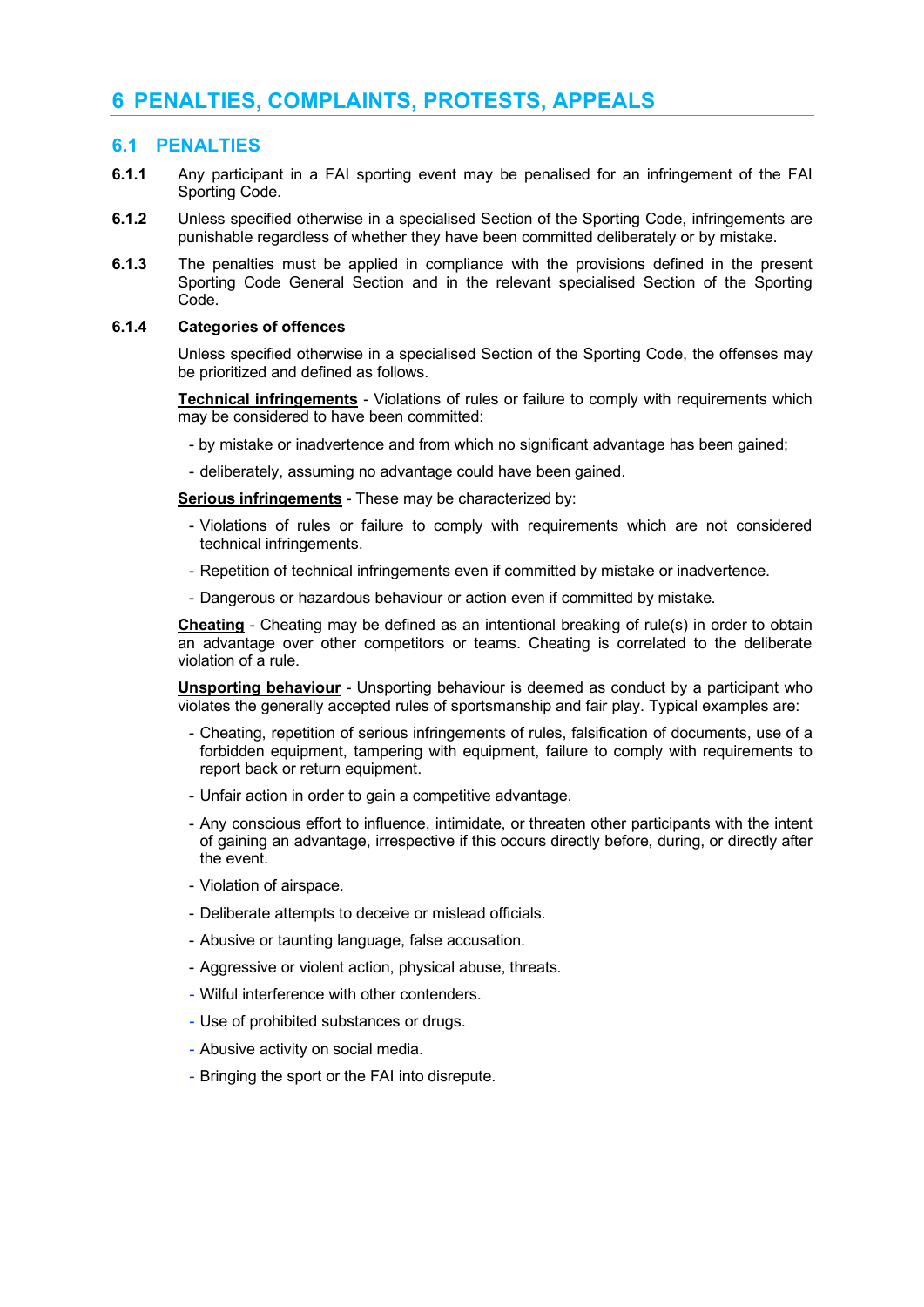### **6.1.5 Types of penalties**

Each ASC may prescribe in their specialised Section of the Sporting Code what they consider to be technical or serious infringements and the associated penalties. As a guide, penalties could be:

- Operational disadvantage such as a percentage reduction of the result of the task, or a points' penalization.

- Warning.

- Disqualification for the task.
- Disqualification from the event.

### **6.1.6 Disqualification from the event**

Unsporting behaviour and cheating may be punishable by a disqualification from the event of the participant(s) concerned.

Cheating or unsporting behaviour by any member of a national team may lead to a penalty, including disqualification from the event, for the entire team where appropriate, and not only for the member of the team concerned.

According to the FAI Ethics & Disciplinary Code 3.2, a violation during any task of the event, including practice sessions, of the alcohol limit defined by FAI and detected according to the FAI alcohol testing procedure will be sanctioned by an immediate disqualification from the event.

Any person disqualified from an event has no right to claim back any part of the entry fee, and will not be eligible for any diploma, medal or prize awarded for the event.

As soon as possible after the event, the Jury President or the Event Director shall send to the President of the relevant ASC and to the President of the NAC concerned, a written summary of the facts justifying the disqualification from the event.

The Jury President or the Event Director may also recommend where appropriate that the relevant ASC Bureau ask the FAI Executive Board to conduct a disciplinary procedure according to the FAI Ethics and Disciplinary Code.

#### **6.1.7 Penalties imposed during the event**

Penalties are imposed by the Event Director.

Penalties may also be imposed by other officials when specified in the sporting rules of a class.

A disqualification from the event may only be imposed by the Event Director with the consent of the FAI Jury.

#### **6.1.8 ASC Bureau actions**

After a very serious infringement as specified in 6.1.4 has been reported in writing to the President of the relevant ASC, the ASC Bureau may ask the FAI Executive Board to conduct a disciplinary procedure according to the FAI Ethics and Disciplinary Code.

This may concern any participant, or the organizer.

Such matters include but are not limited to violent conduct, alcohol abuse, cheating, or other unsporting behaviour.

# **6.2 COMPLAINTS**

**6.2.1** The purpose of a complaint is to obtain a correction without the need to make a formal protest.

### **6.2.2 Complaint prior to an event**

Complaints must be made in writing in English to the host NAC with copy to the President of the relevant ASC.

A joint complaint must be signed by all the complainants.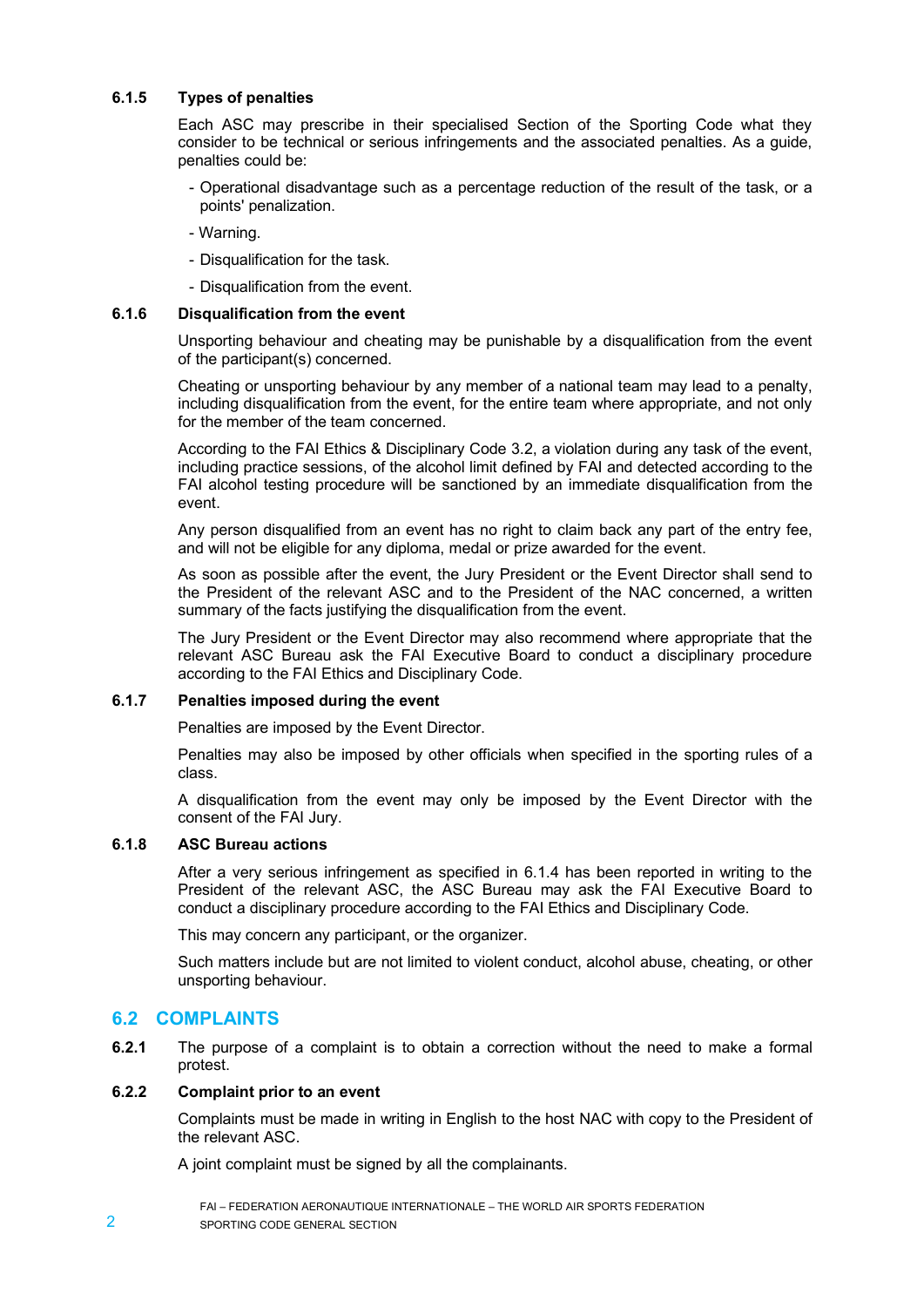For a First Category Event, a complaint may only be made by NAC(s). Except for a complaint concerning a failure of the Organizer to comply with regulations for entry or the eligibility or refusal of an entry, the NAC(s) must first ask the Organizer for assistance. If dissatisfied, the NAC(s) may then make a complaint.

For a Second Category Event, a complaint may be made by individual(s) or NAC(s). For any matter, the individual(s) or the NAC(s) must first ask the organiser for assistance. If dissatisfied, the individual(s) or the NAC(s) may then make a complaint.

The complaint shall be dealt with by the host NAC as soon as possible and no later than 15 days after the complaint has been received.

The decision on the complaint shall be sent by the host NAC to the complainant(s) with a copy to the President of the relevant ASC.

### **6.2.3 Complaint during the event**

Complaints may be made orally, or made in writing in English or in a language authorized for the event.

In case of a joint complaint, the written list of the complainants with their signature must be provided.

At any time during the event, a competitor(s), or a team leader(s) in case of an event with national teams, who is(are) dissatisfied with any matter must first ask the Organizer or the appropriate official for assistance. If still dissatisfied, the competitor(s), or the team leader(s) in case of an event with national teams, may then complain to the Event Director or, where applicable, directly to the official concerned.

Complaints must be made as soon as possible after the occurrence giving rise to the complaint, and shall be dealt with expeditiously.

The Jury must not become involved in complaints in order to maintain its independence in case of a subsequent protest.

The Event Director will inform the complainant(s) of the result of the complaint as soon as possible after the complaint has been dealt with.

Unless specified otherwise in the relevant specialised Section of the Sporting Code, the Event Director shall publish the complaint and the ruling.

When the results of the event may be affected by the ruling of a complaint, they shall not be considered as official until the complaint has been ruled upon.

If dissatisfied by the decision, the complainant(s) concerned must inform the Event Director as soon as possible of their intention to submit a protest. The specialised Section of the Sporting Code may define deadlines to submit a protest. If necessary, the Event Director may decide to delay submitting the protest taking into account the event schedule.

### **6.2.4 Complaint after the event**

Complaints must be made in writing in English with the Event Director with copy to President of the relevant ASC and, where applicable, with the President of the Jury.

A joint complaint must be signed by all the complainants.

For a First Category event, a complaint may only be made by NAC(s).

For a Second Category event, a complaint may be made by competitor(s), or by NAC(s).

The complaint shall be dealt with by the Event Director as soon as possible and no later than 15 days after the complaint was received.

The decision on the complaint shall be sent to the complainant(s) by the Event Director with copy to the President of the relevant ASC and, where applicable, to the President of the Jury

# **6.2.5 Complaint for a record attempt**

Complaints must be done in writing in English to the FAI Secretary General with copy to the President of the relevant ASC.

A joint complaint must be signed by all the complainants.

FAI – FEDERATION AERONAUTIQUE INTERNATIONALE – THE WORLD AIR SPORTS FEDERATION 3 SPORTING CODE GENERAL SECTION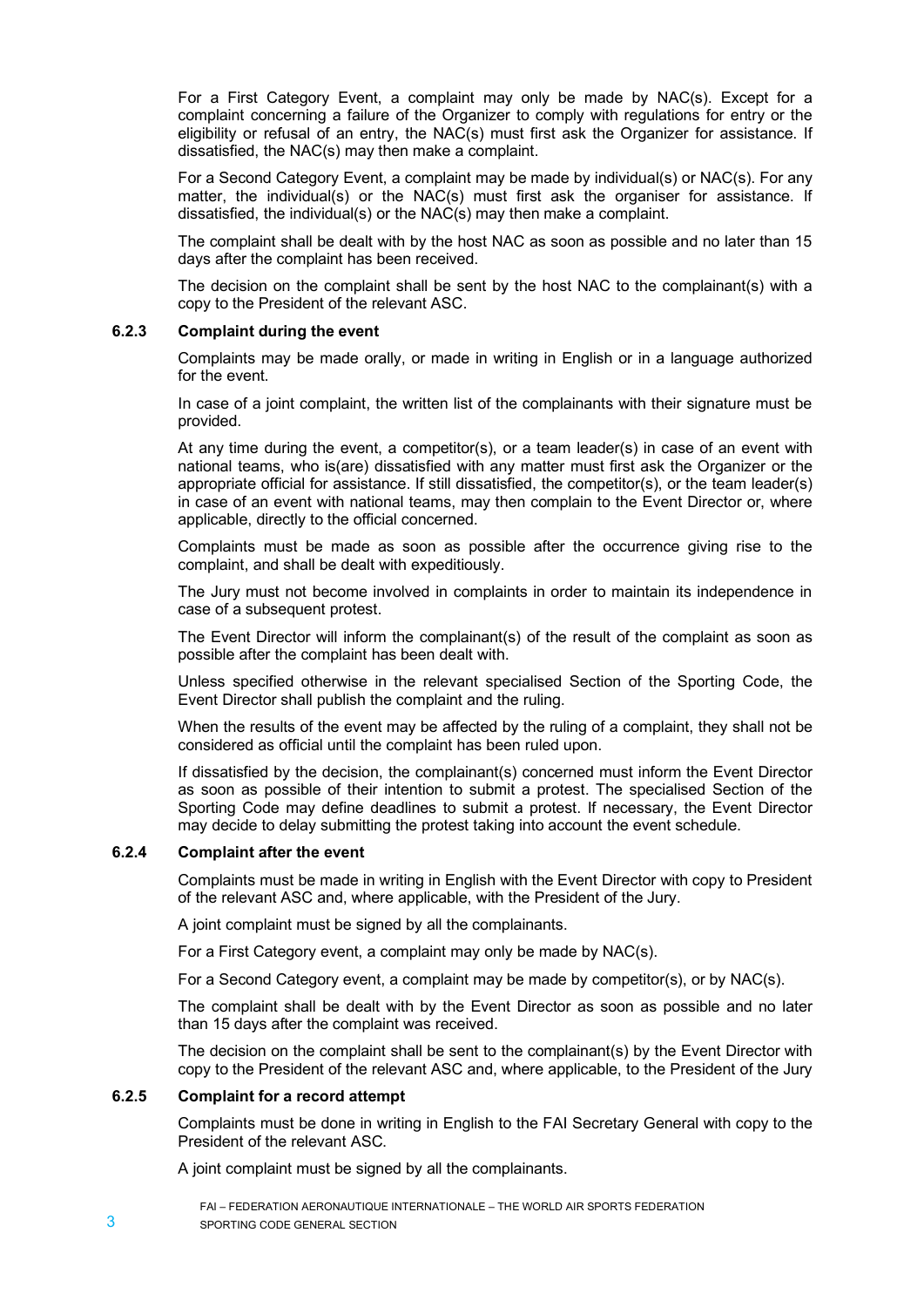A complaint may only be made by NAC(s).

The complaint shall be dealt with by the relevant ASC Bureau in cooperation with the FAI Office as soon as possible and no later than 15 days after the complaint was received.

The decision on the complaint shall be sent to the complainant by the President of the relevant ASC with copy to FAI.

# **6.3 PROTESTS**

**6.3.1** Any protest must be made in writing in English.

- **6.3.2** Unless specified otherwise in the relevant specialised Section of the Sporting Code, a protest may be lodged only after a complaint has been made on the matter concerned. In any case, the protest must be lodged as soon as possible but is without a suspensive effect of the complaint decision.
- **6.3.3** The protest must be accompanied by the payment of a protest fee. The amount is established by the relevant ASC for a protest relative to an event, and by CASI for a protest relative to a record attempt.
- **6.3.4** In case of a joint protest, every protesting person or NAC must pay the protest fee.
- **6.3.5** The protest fee is returnable only if the protest is withdrawn prior to the beginning of the effective treatment of the protest, or if it is decided that the protest is well founded.

#### **6.3.6 Protest prior to an event**

A protest against a decision on a complaint made prior to an event as described in 6.2.2 must be made before the start of the event.

The protest must be sent to the President of the relevant ASC.

For a First Category Event, a protest may only be made by NAC(s).

For a Second Category Event, a protest may be made by individual(s) or NAC(s).

The protest shall be dealt with and ruled upon by the relevant ASC Bureau as soon as possible and no later than 15 days after the protest has been received.

The decision on the protest shall be sent by the President of the relevant ASC to the complainant(s).

# **6.3.7 Protest during the event**

If dissatisfied with the decision on a complaint made during the event, a competitor, or a team leader in the case of an event with national teams, has the right of protest. If a competitor has no separate team leader, he may lodge the protest himself.

Each ASC may define the time limits considered to be appropriate for lodging protests during the event in situations such as:

- *-* Against the validity of an entry, qualification of the officials, contest rules, flying and contest area, etc.
- *-* After an incident occurs involving an event official.
- *-* After a task is finished.
- *-* After publication of the final results before the prize-giving.

The protest must be submitted to the Event Director together with the protest fee(s).

No person (competitor or team leader depending on the event category) is permitted to present two consecutive protests on the same incident.

Unless specified otherwise in the relevant specialised Section of the Sporting Code, protests relative to an event will be dealt with by the Jury appointed for the event.

The Event Director must present the protest to the Jury President without delay. The Jury President shall call a meeting of the Jury as soon as possible and in any case within 24 hours of receiving a protest, unless a different period is specified in the relevant specialised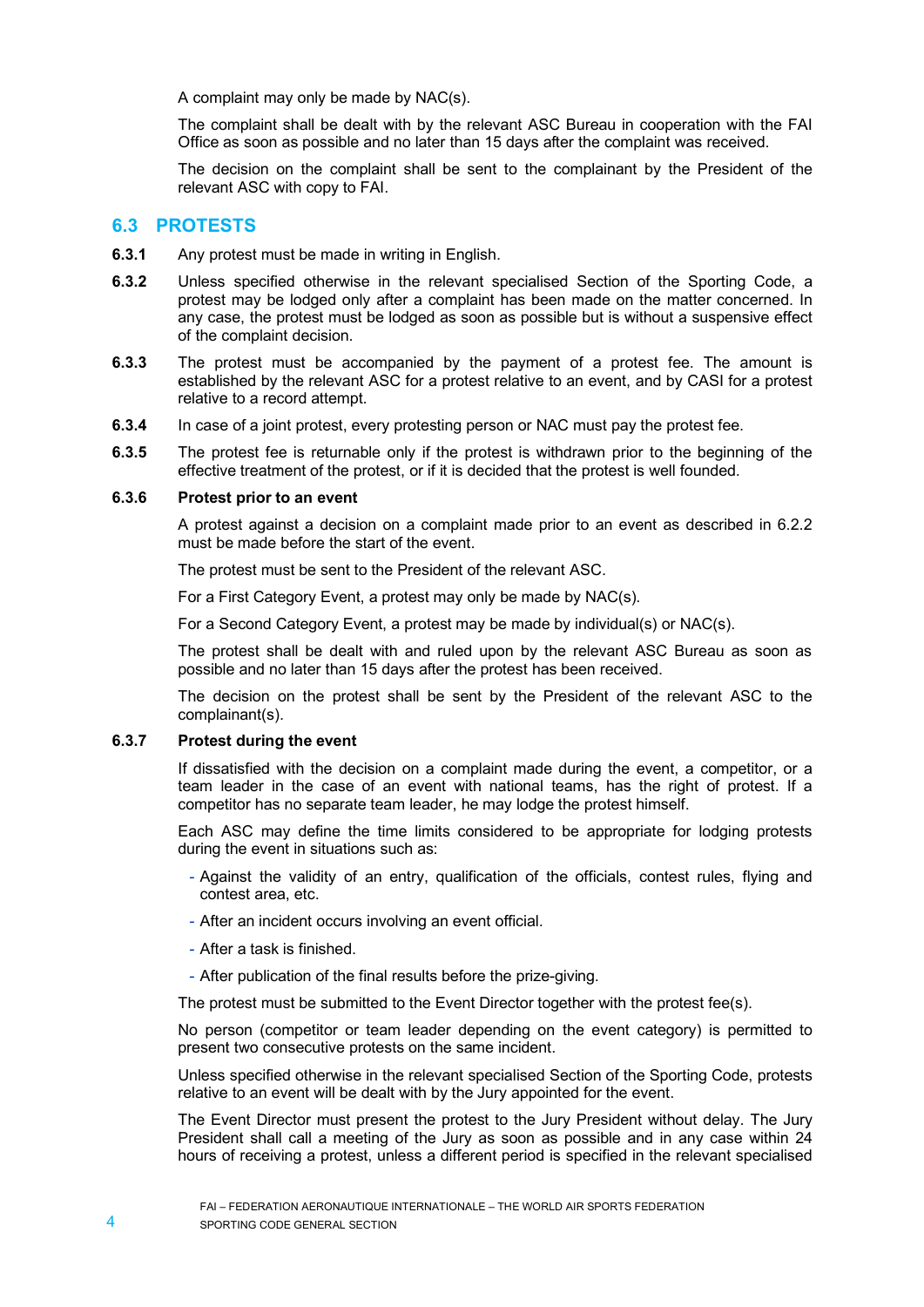Section of the Sporting Code, or the local regulations.

The Jury shall hear all involved parties on the matter of any protest, applying the relevant FAI regulations and the rules for the event.

The President of the Jury shall report the result and a summary of any relevant considerations in writing to the Event Director without delay, who shall make public the President's report.

When the results of the event may be affected by the ruling of a protest, results shall not be considered as official until the protest has been ruled upon.

### **6.3.8 Protest after the event**

A protest against a decision on a complaint made after an event as described in 6.2.4 must be sent by the NAC(s) concerned to the President of the relevant ASC.

Unless specified otherwise in the relevant specialised Section of the Sporting Code, the protest shall be dealt with and ruled upon by the relevant ASC Bureau as soon as possible and no later than 15 days after the protest has been received.

The decision on the protest shall be sent by the President of the relevant ASC to the complainant(s).

### **6.3.9 Protest for a record attempt**

A protest against a decision on a complaint made for a record attempt as described in 0 must be sent to FAI by the NAC(s) concerned.

Protests shall be dealt with and ruled upon by the FAI Secretary General in cooperation with the CASI Bureau as soon as possible and no later than one month after the complaint was received.

The decision on the protest shall be sent to the complainant(s) by the FAI Secretary General with copy to the CASI President and the President of the relevant ASC.

# **6.4 APPEALS**

An NAC may appeal to FAI on matters concerning international sporting events and record attempts and against a decision relating to a dispute of a sporting nature in accordance with the provisions of this chapter.

**6.4.1** The right of appeal to FAI rests with the NAC(s) concerned, except for matters under 4.10.2 for which the person(s) concerned has a right of appeal. The FAI Air Sport General Commission (CASI) is responsible for the treatment of appeals.

Unless the appeal is against a decision imposed by an ASC Bureau under 6.1.8, an appeal may be made only after a protest has been filed by the appellant on the matter concerned.

### **6.4.2 Notice of appeal**

For each appeal, a Notice of appeal must be made in writing in English and addressed to the FAI Secretary General by the authorized representative of the NAC(s) concerned, or by the individual(s) concerned in matters under 4.10.2. It shall be accompanied by all necessary documents**.**

#### **6.4.3 Administrative fee**

An administrative fee must be paid to appeal. In case of a joint appeal, each of the appellants must pay the administrative fee. The amount of the administrative fee is CHF 3,000.

### **6.4.4 Time limit**

An appeal to FAI and the corresponding administrative fee(s) must be received at FAI Headquarters within 90 calendar days from the incident, action or announcement of the decision leading to the appeal. This time limit may, in special circumstances, be extended by the CASI Bureau.